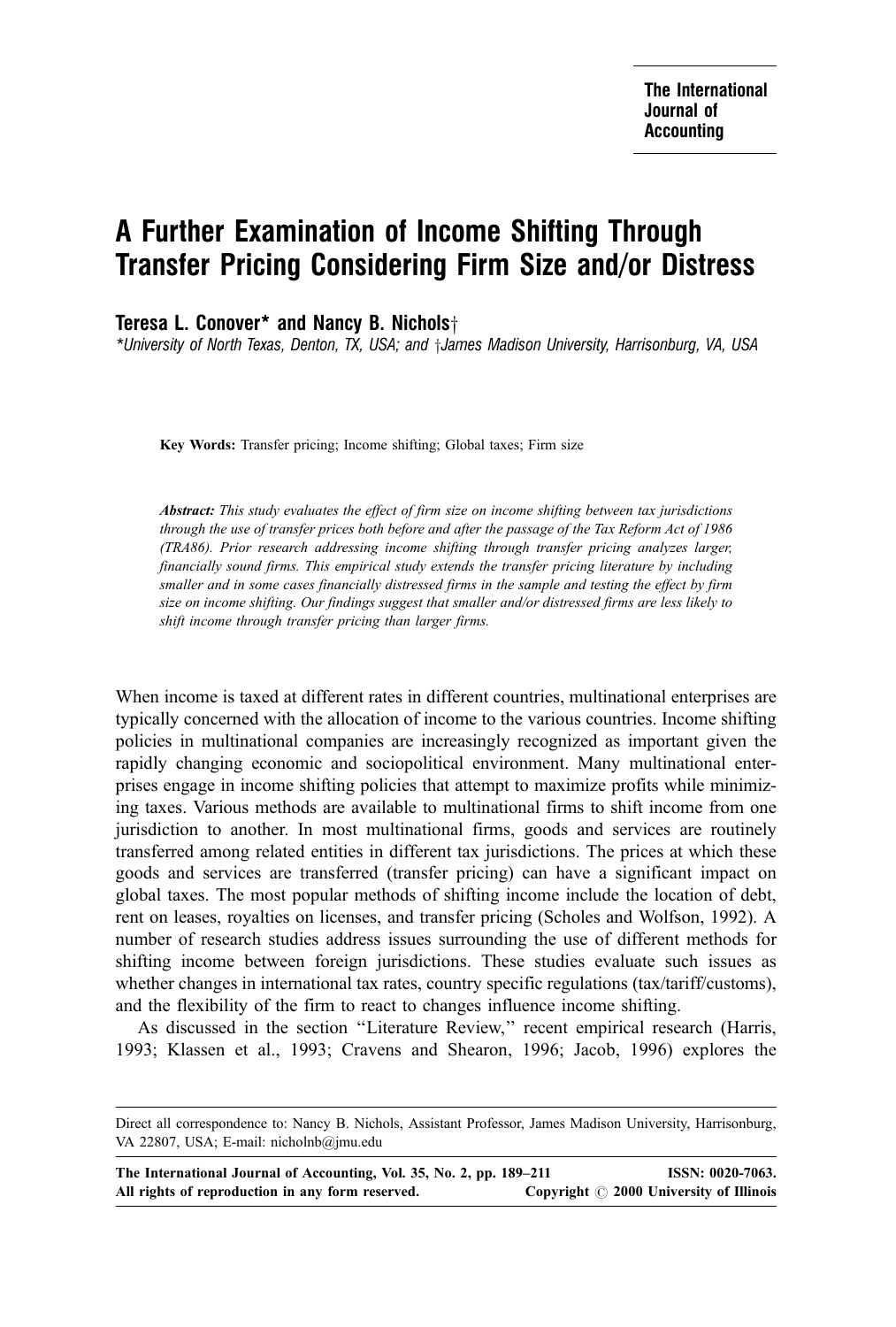consequences of international transfer pricing policies; concentrating on the enterprise wide effects of transfer pricing policies and tax law changes. This research addresses the question of whether firms with subsidiaries facing lower foreign tax rates shift income out of the US while those facing higher foreign tax rates shift income into the US. Harris (1993) finds evidence of income shifting in various degrees, for certain types of firms, into the US after enactment of the Tax Reform Act of 1986 (TRA86). (TRA86 reduced the highest marginal tax rate in the US from 46% to 34%.) This line of inquiry was extended by Jacob (1996) who hypothesized that the 1986 US tax law change would be accompanied by an increase in intrafirm transfers in order to shift income using transfer pricing policies. This study extends the income shifting literature by examining the impact of firm size on income shifting using transfer pricing. We extend the work of Jacob (1996) by including smaller firms in the sample and analyzing the impact of firm size on income shifting through transfer pricing policies.

Our findings show that Jacob's results change when the smaller firms are included, suggesting that smaller and/or distressed firms with missing COMPUSTAT data are less likely to shift income through transfer pricing than larger firms. Analyzing the results by size deciles suggests that firm size has some influence on the use of transfer pricing to shift income. Our results indicate that prior to TRA86, only the largest firms (decile 10) used transfer pricing to shift income in order to reduce global taxes. After TRA86, a broader group of firms with intrafirm transfers (firms in deciles 2, 4, 6, and 8) appear to use transfer pricing policies to shift income to reduce global taxes.

Research investigating the effect of firm size on income shifting is important for several reasons. First, it provides evidence regarding what types (size) of firms are most likely to income shift. Given the concern in the US that the US receives too small a share of income taxes on worldwide income, $<sup>1</sup>$  this information may help direct the US transfer pricing</sup> policy enforcement efforts. Second, if the ability (or willingness) of firms to react to changes in tax rates varies by size, then Congress should consider these differences in determining the potential revenue impact of tax law changes. Third, it provides some indirect evidence on the potential trade-offs between tax and non-tax factors in reporting profits. Shifting profits geographically can have implications for internal performance evaluation and incentives of managers in different countries as well as the level of investment in foreign locations.<sup>2</sup> In addition, to the extent users of financial statements cannot distinguish the tax-planning impact on reported profits by geographic segment from real changes in underlying profitability, significant non-tax costs can arise if geographic data is used to draw inferences about firm value.<sup>3</sup>

The remainder of the article is organized as follows. The next section reviews previous research investigating transfer pricing and database errors. This is followed by the section on the development of the hypotheses and next to that is the section that contains the research methodology. The section that discusses the research results follows next and the last section summarizes the conclusions.

## LITERATURE REVIEW

TRA86, with the lowering of the US corporate tax rate from 46 percent to 34 percent, created tax incentives for US multinational firms to shift income into the US. While tax